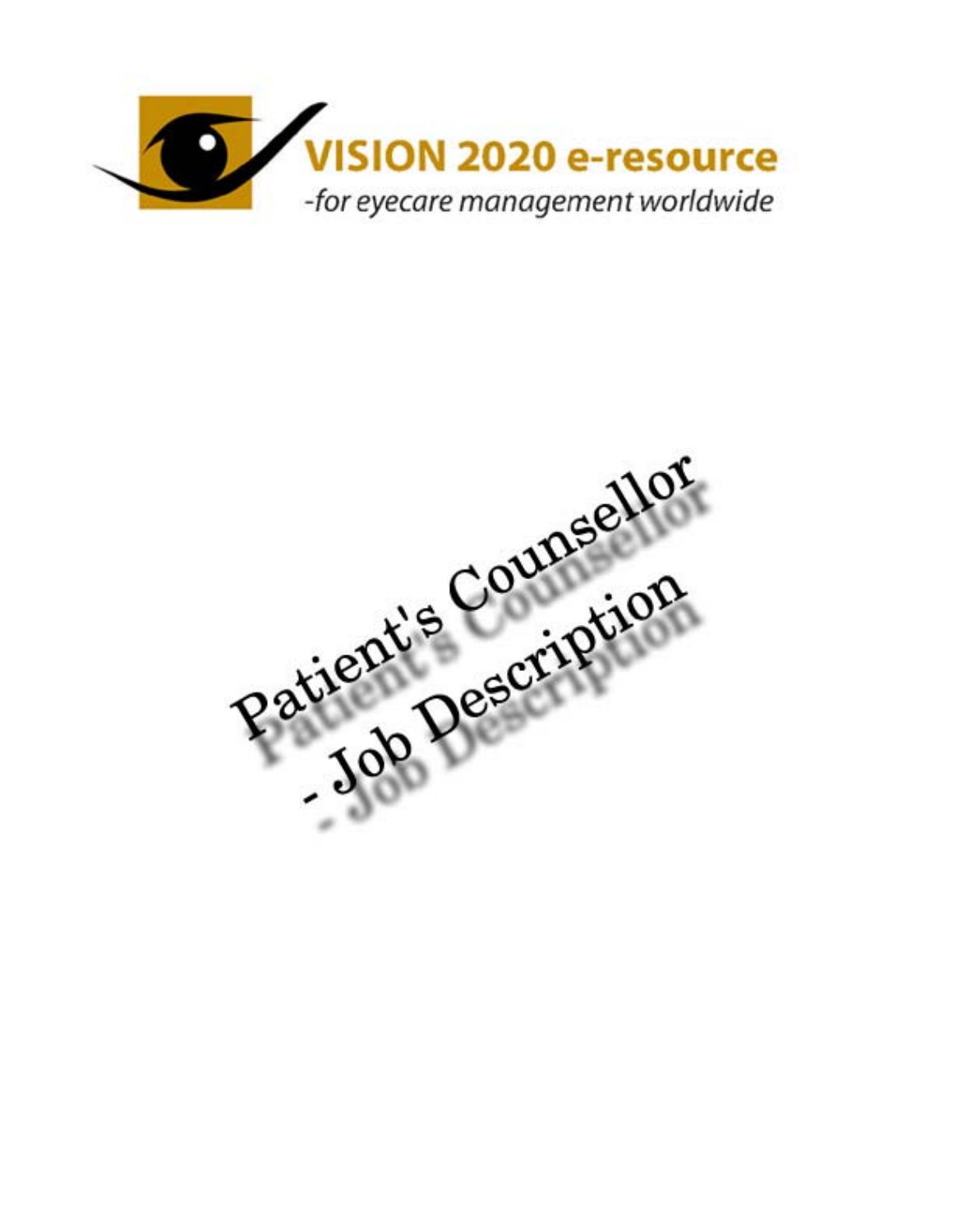

## **Patient's Counsellor Job Description**

| <b>Job Title: Patient's Counsellor</b> |                              | <b>Working Hours:</b> Specific to the hospital                                                                                    |
|----------------------------------------|------------------------------|-----------------------------------------------------------------------------------------------------------------------------------|
| <b>Location:</b> Place of work         |                              | <b>Reports To: Managers of Counsellors</b>                                                                                        |
| Department:                            | Out – patient section        |                                                                                                                                   |
|                                        | In – Patient section         |                                                                                                                                   |
|                                        | <b>Operation Theatre and</b> |                                                                                                                                   |
|                                        | Diagnosis Centres            |                                                                                                                                   |
| <b>Prime Job</b>                       | doctor's time.               | To satisfy the patients by giving medical advice and also clearing<br>their doubts regarding other eye diseases and to reduce the |

#### **Main Responsibilities:**

- 1. To minimize the doctor's time by explaining and clearing the doubts of the patients.
- 2. To help the patients to finish the investigations on time in each department.
- 3. To explain about the intensity of the disease and to encourage the patients to come for follow-up.
- 4. To explain to the patients about the locations and facilities available in the hospitals to enable and help them to select the appropriate place to take treatment.
- 5. To participate and work for the Out reach camps.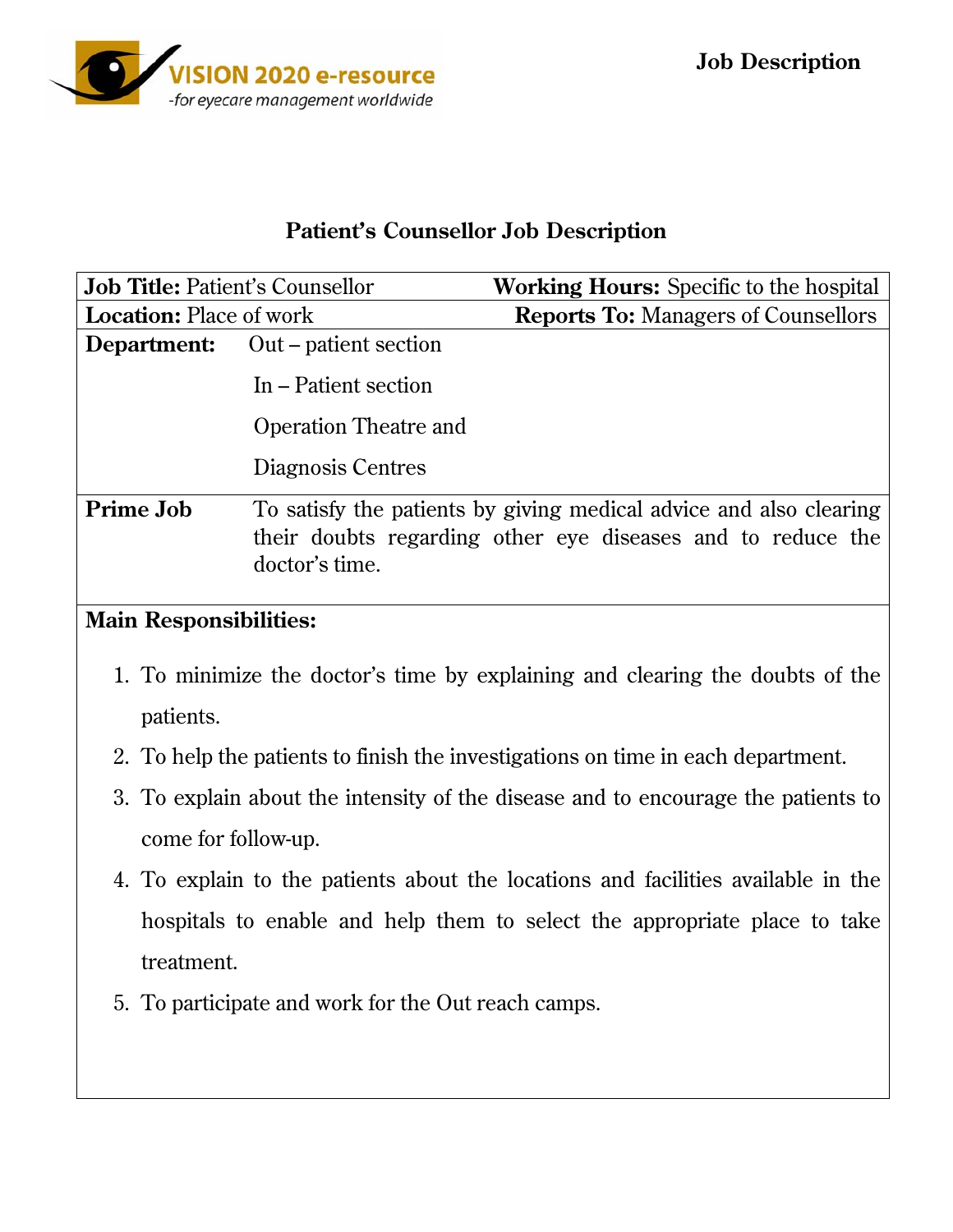**Key Tasks:** 

**1. To minimize the doctor's time by explaining and clearing the doubts of the patients:** 

**1.1** To keep the work area neat and clean.

**1.2** Explaining about cataract, Diabetic Retinopathy, Glaucoma and other eye diseases of children.

**1.3** Must encourage and comfort the patients who have to undergo surgery

in the operation theatre.

**1.4** Clarifying the doubts of the patients over telephone or in person and replying to the letters.

**1.5** Preparing yearly calendar for proper functioning.

**1.6** Getting the necessary things from the store or from the respective places.

**1.7** Arranging the registered patient's case sheets or medical records.

**1.8** Must encourage the patients and increase the census of incoming patients.

**1.9** Must take accounts of daily registrations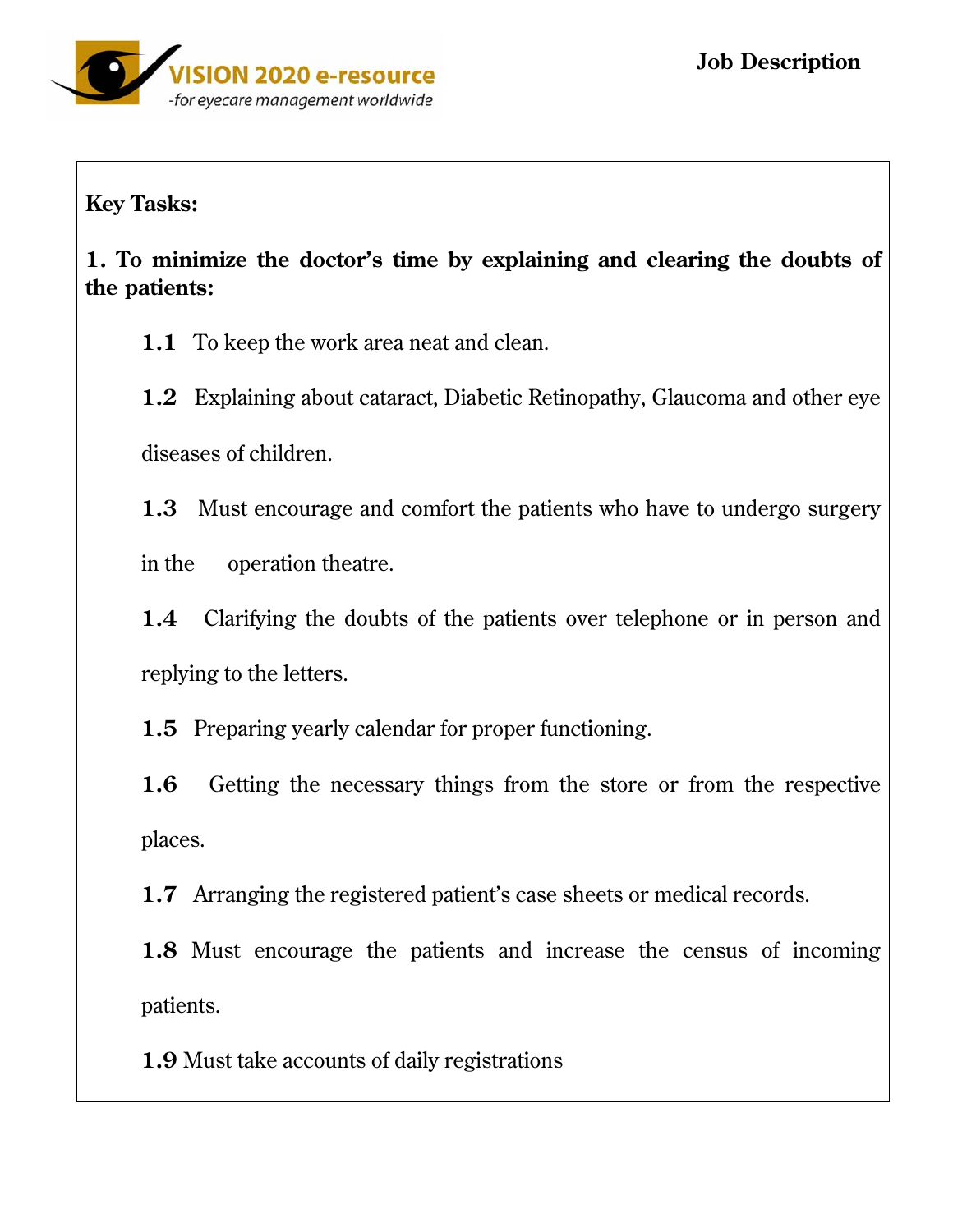

**2. Counsellor's duties in each department to help patients finish their investigations on time:** 

### **2.1 Counsellor's duties in Out Patient department:**

- $\triangleright$  To explain to the patients about the modern methods of cataract treatment and its cost.
- $\triangleright$  To make advance registration for surgery over phone or in person.
- $\triangleright$  To create awareness to the Day care patients by showing video clips.
- $\triangleright$  To issue motivation cards to the patients who are not willing for surgery and encourage them to visit the hospital again.
- $\triangleright$  To prepare the accounts of the follow-up patients.

### **2.2 Counsellor's duties in the Retina department**

- $\triangleright$  Explaining to the patients how diabetes affects the eye and encouraging them to come for follow-up.
- $\triangleright$  Giving dates and time to the patients who are recommended for Angio tests and laser treatment and insisting them to have a follow up.

#### **2.3 Counsellor's duties in the Paediatric department**

- $\triangleright$  Explaining to the parents about the defect in their children's eye and making them come for re-check up.
- $\triangleright$  Explaining to the parents about the exercises for their amblyopic children.
- $\triangleright$  Explaining about the importance of wearing spectacles for the correction of eye defects.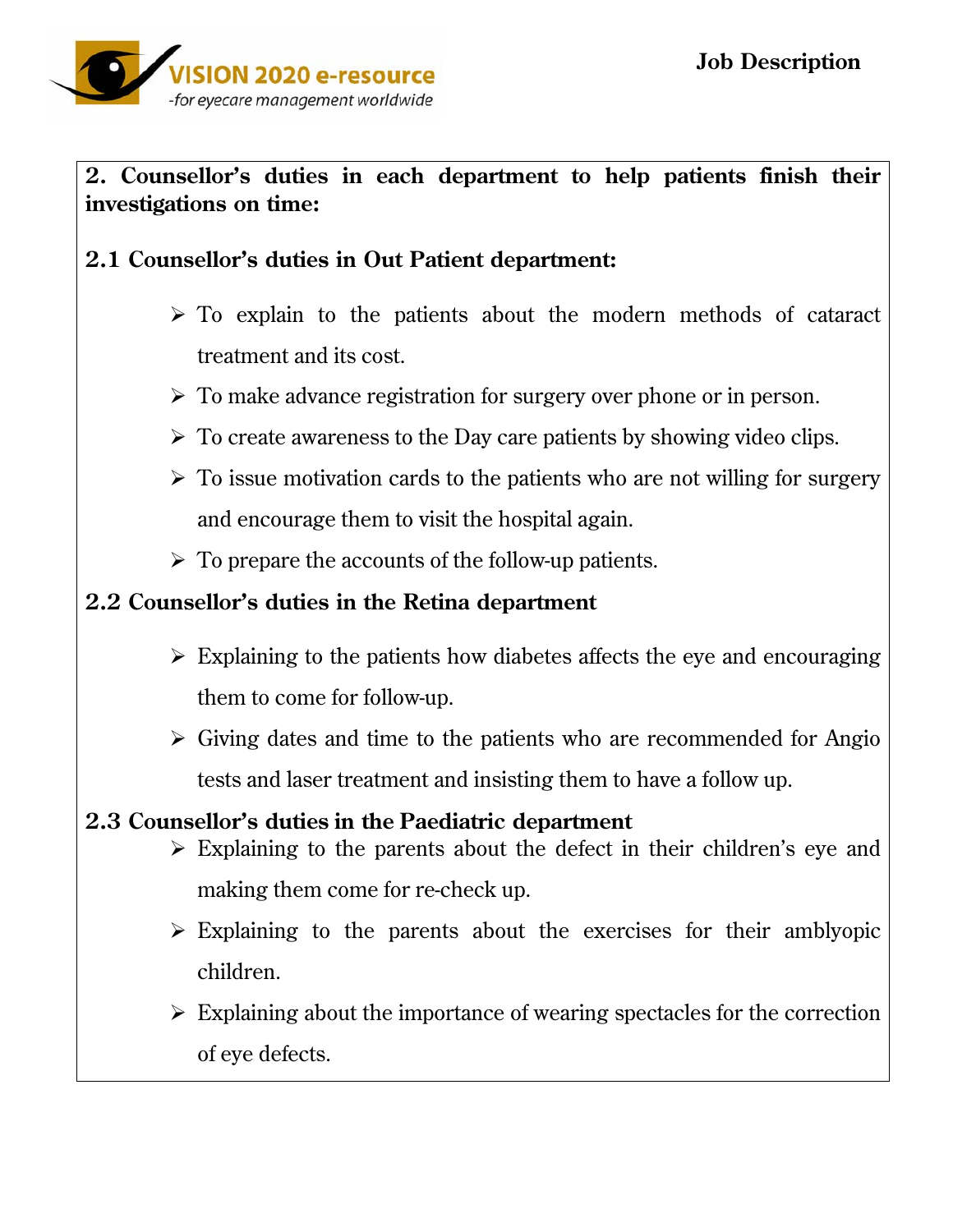# **2.4 Counsellor's duties in the Glaucoma department**

- $\triangleright$  Applying drops and explaining about follow-up to the patients with eye pressure.
- $\triangleright$  Emphasizing on the importance of laser treatment.

## **2.5 Counsellor's duties in In – patient's section**

- $\triangleright$  Counselling the inpatients about the rules and regulations to be exercised before and after the surgery.
- $\triangleright$  Preparing the patients mentally for surgery.
- $\triangleright$  Explaining about the health and hygiene and the rules of the hospital.
- $\triangleright$  Explaining to the patients the reasons for not being taken to surgery. (DP, Diabetes, Red Eye)
- $\triangleright$  Providing the medicine to be applied after surgery.
- $\triangleright$  Must enquire about the welfare of the In-patients in person.

## **3. Explaining about the intensity of the disease and encouraging the patients for follow-up:**

**3.1** Explaining about cataract, Diabetic Retinopathy, Glaucoma and other eye diseases of children.

**3.2** Advising the patients to come for follow-up regularly

**3.3** To welcome and give essential explanation to patients who come for follow-up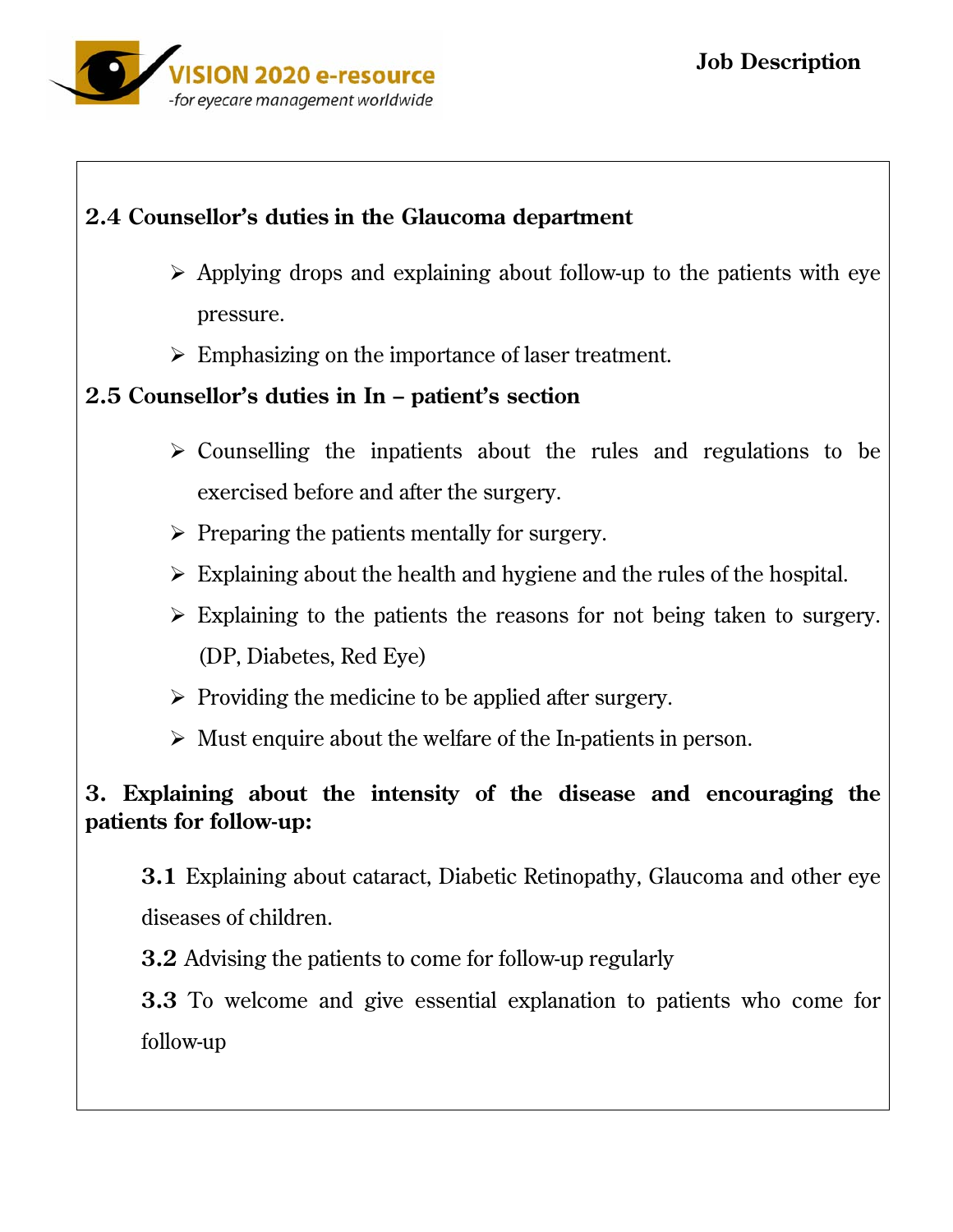

# **4. Guiding patients to the respective locations and explaining about the facilities in the hospital:**

**4.1** Guiding the patients to the destination after the counseling is over

**4.2** Explaining about the health and hygiene and the rules of the hospital.

**4.3** Counselling the inpatients about the rules and regulations to be exercised before and after the surgery

**4.4** Explaining patients about the modern methods of treatment and surgery

### **5. To participate and work for the Out reach camps:**

**5.1** Participating in the free camp and diabetic camp

**5.2** Calculating and functioning according to the attendance of the camp patients

**5.3** Informing the details of the camp patients to the respective officers. (Organizer, sponsor, Manager)

**5.4** Accounting the camp patients.

**5.5** To help the patients who are brought through camps to get the best and specific treatment and assist them till they are discharged.